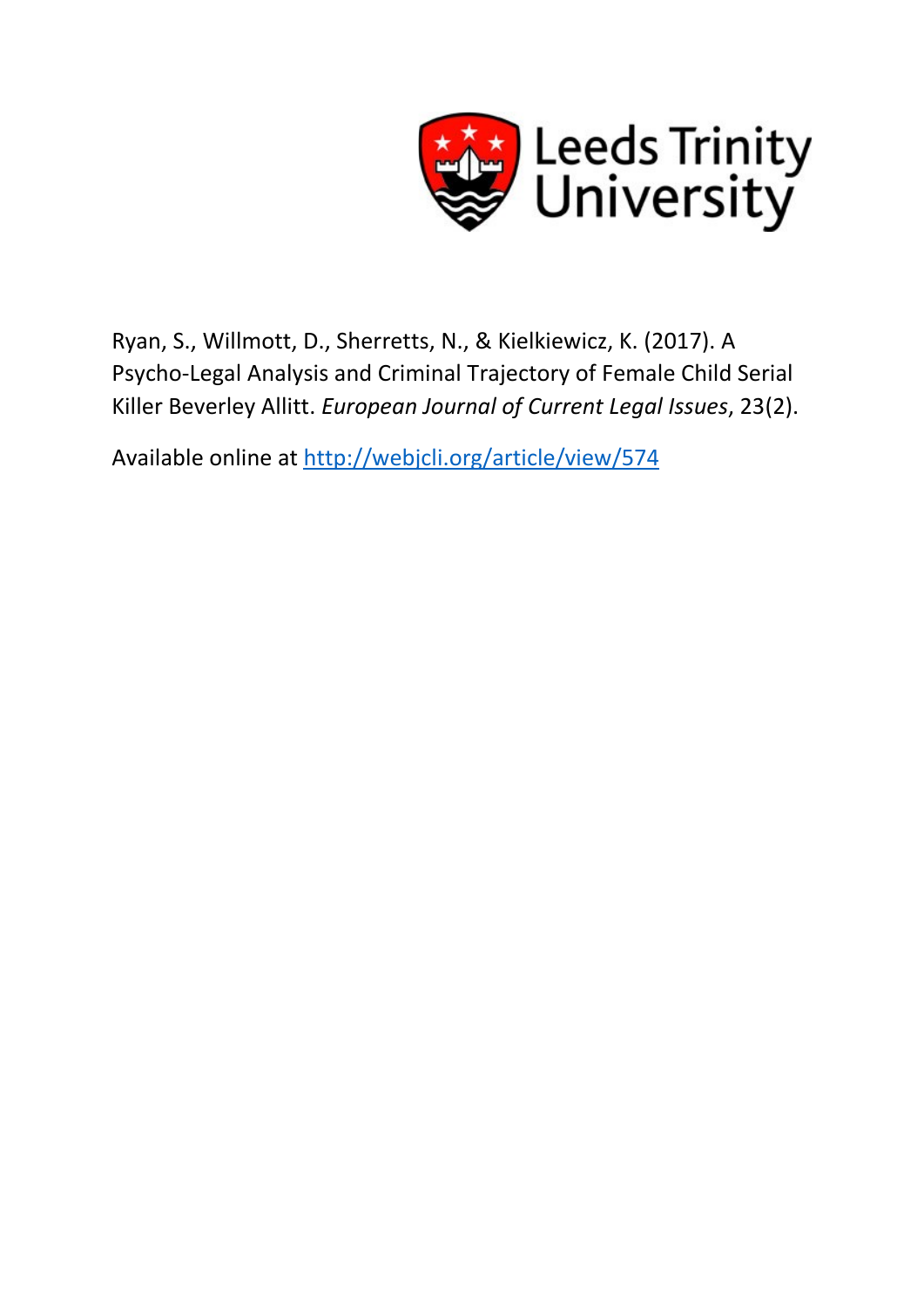# **Full title of manuscript: A Psycho-Social Analysis and Criminal Trajectory of Female**

# **Child Serial Killer Beverley Allitt**

Saskia Ryan<sup>1</sup>, Dominic Willmott<sup>2</sup>, Kris Kielkiewicz<sup>3</sup> & Benjamin Baughman<sup>4</sup>

## Author Note:

<sup>1</sup> Doctoral Researcher, International Research Centre of Investigative Psychology, University of Huddersfield, Huddersfield, UK

<sup>1</sup> Doctoral Researcher, Department of Psychology, University of Huddersfield, Huddersfield, UK

3 Lecturer in Psychology, PCI College, Dublin, Ireland

4 Sex Crimes Investigations Instructor, North Carolina Department of Justice, NC: USA

**Short title:** Beverley Allitt: Female Serial Killer

**Key Words:** homicide, female offending, gendered violence, Allitt, munchausen syndrome

Correspondence concerning this article should be addresses to Saskia Ryan, University of Huddersfield, Ramsdan Building, Queensgate Campus, Huddersfield HD1 3DH, United Kingdom, contact email: Saskia.Ryan@hud.ac.uk

Conflict of Interest: Authors declare that they have no conflict of interest.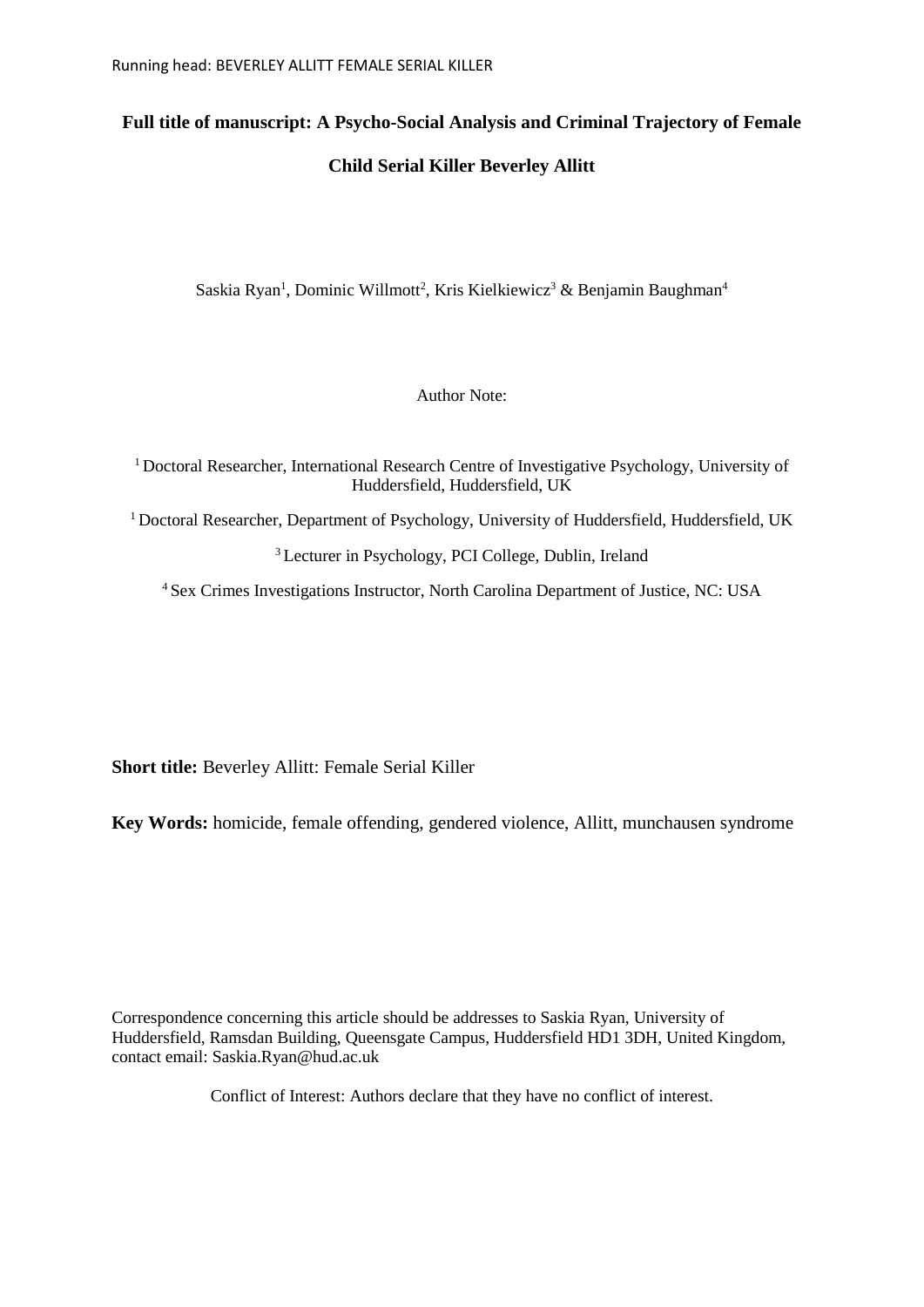# **A Psycho-Social Analysis and Criminal Trajectory of Female Child Serial Killer Beverley Allitt**

### **Abstract**

The current paper presents a psychological analysis of convicted female serial killer Beverley Allitt with reference to psychopathological and social psychological explanations of her crimes. Whilst cases of female serial homicide such as that of Allitt receive a large amount of attention within popular culture literature, less theorising to date has attempted to psychologically account for her rare form of gendered violence. Whilst the present exploration provides psychopathological reasoning as the primary explanation for Allitt's crimes, use of first hand interviews conducted with senior management that worked alongside her at the hospital where she killed, are used to argue that the complexities of her behaviour are best understood through the application of varying approaches. The present analysis therefore offers a unique and contemporary insight into the criminal behaviours of a female child serial killer.

*Key Words: homicide, female offending, gendered violence, Allitt, Munchausen syndrome*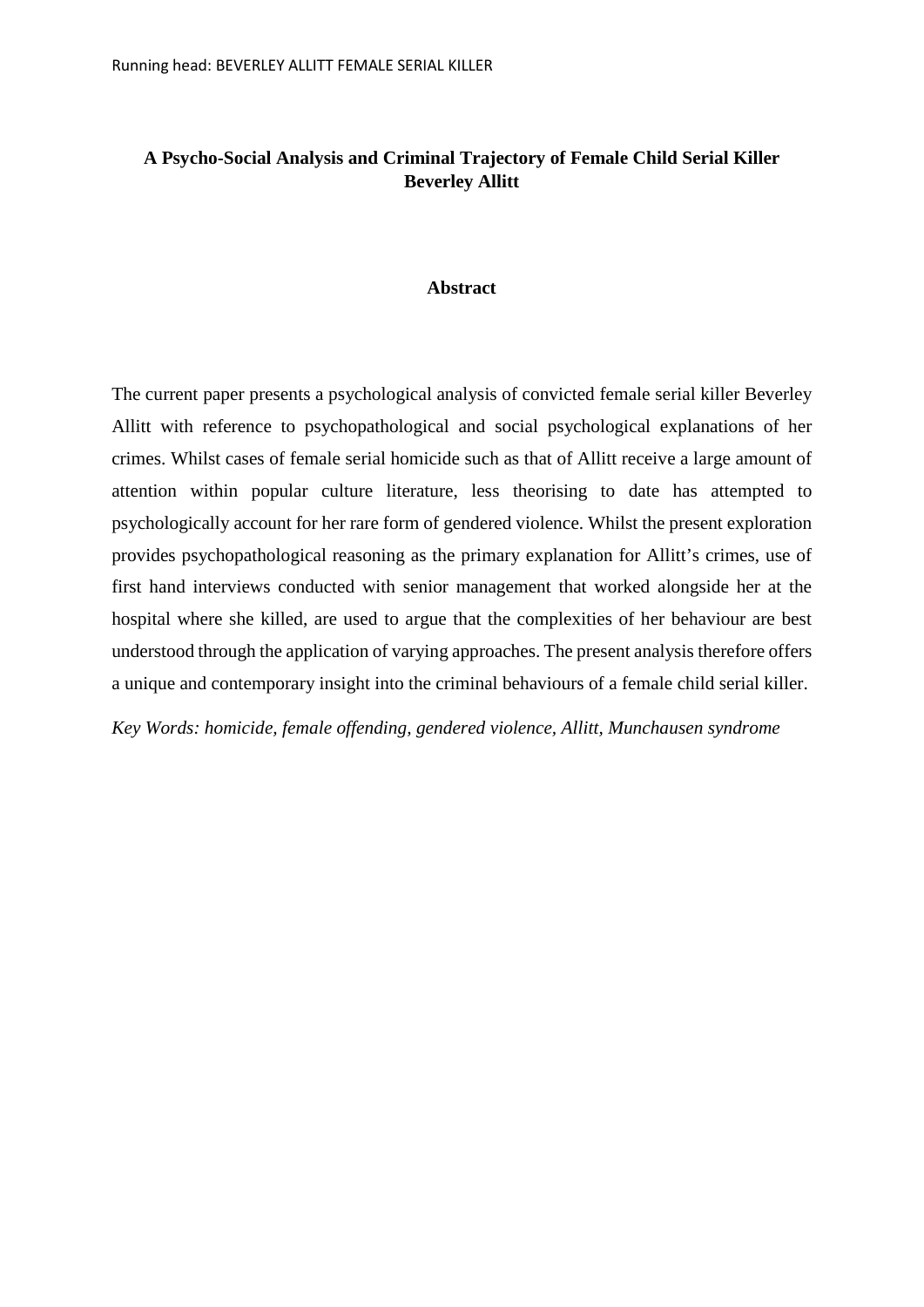#### **Introduction**

In 1993 Beverley Allitt was convicted of four murders, three attempted murders and six counts of grievous bodily harm. Despite this, her name is not widely synonymous with that of other prolific serial killers. In part, this is because the percentage of female serial killers is comparably low to that of male perpetrators (Walters, Drislane, Patrick & Hickey, 2015), despite female violence generally, shown to be on the rise (Kamimura, Nourian, Assasnik, Rathi, & Franchek-Roa, 2016). The nicknames of serial killers are also usually more familiar due to the 'celebritization' and popular culture surrounding this type of crime within society (Jarvis, 2007). The sobriquet 'Angel of death' therefore may be more recognizable, referring to those who murder individuals under their care (Kelleher and Kelleher, 1998). The inquest into Allitt's crimes concluded that she was likely to be suffering from Munchausen syndrome by proxy (MSBP), a condition where mental illness leads the sufferer to fabricate illness in others – typically children (Clothier, MacDonald & Shaw, 1994). The resulting legal defence of insanity meant she was incarcerated within England's Rampton Secure Hospital, where she remains to this day and will do so indefinitely after being placed on the Home Offices list of individuals never eligible for parole. Born in 1968 Allitt's life trajectory is anything but typical which makes for particular interest in exploring societal and psychological perspectives for understanding how an individual can perpetrate the crimes that she did.

Whilst full details of Allitt and her crimes have been examined in greater detail elsewhere (Davies, 1993; Ramsland, 2007), the present paper draws upon the most pertinent behaviours and incidents confirmed, in order to allow for thorough psychological examination of her criminality. To do so, the authors also draw on unique access and information gained through first hand interviews conducted with a senior member of staff who held a faculty managerial role, both prior to and during Allitt's employment on ward 4 at the Grantham and Kesteven Hospital, where her crimes took place.

#### **Background Case Characteristics**

The first incidents brought to the attention of senior healthcare staff took place in a nursing home in the locality of her later crimes, and included the smearing of excrement on walls and discovery of faeces being stored in employee fridges (Personal Communication, 2013). At the time staff were unware who was responsible for the incidents and it was only after her subsequent arrest that these behaviours were connected. After applying for a nursing position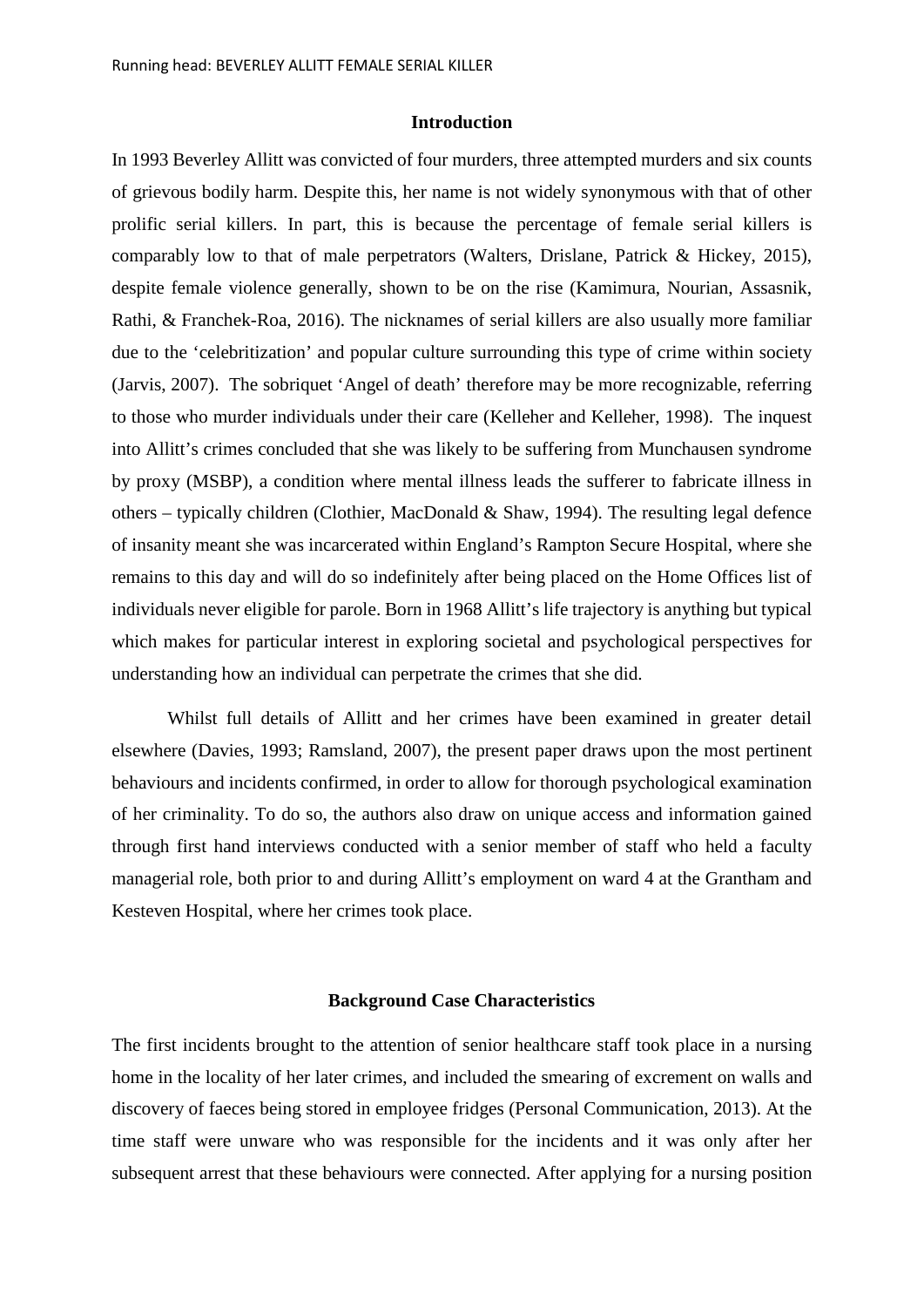at the hospital, where it was procedure for managers to be present during interview, Allitt was refused a position on the basis of concerns around her suitability for the role. Undeterred she then applied to the paediatrics ward and despite having trained in adult medicine was able to secure a position, convincing those in charge that having always wanted to work with children, she would develop the relevant skills whilst in the role, something which the faculty manager interviewed stated was to result in dire consequences for patients under her care (Personal Communication, 2013).

During her employment at the hospital, one of the doctors had become concerned after receiving the blood results of one of her now known victims. Despite the seemingly atypical results, the doctor had initially doubted his diagnostic interpretation, however when consulting with other medical practitioners it was decided that the police were to be called in. The gathering of evidence was to take a long time in order to reliably indicate foul play, during which time the death of another child had occurred. Based upon a growing suspicion surrounding her behaviour Allitt was subsequently suspended. Around the same time media attention had intensified and Allitt had moved to live in another city with her girlfriend. Although suspended with suspicion surrounding her possible involvement in tampering with patient's medication, she was not exempt for gaining employment outside of Grantham and Kesteven Hospital and was recruited as a nurse at another nursing home. It was here that Allitt's behaviour is thought to have spiralled even further, becoming seemingly more deviant and less directed towards only children. Confirmed accounts display she would hide knives under pillows and knock walking sticks out of elderly resident's hands, bizarrely claiming such to have been done by a poltergeist (Ramsland, 2007). Around this time she is also known to have given a child a drink that led to him collapsing, and seen to inject an elderly resident in the care home with a large amount of insulin which she was not prescribed to take (Personal Communication, 2013; Ramsland, 2007). Whilst the combination of such behaviours at this stage can be quite readily explained as mere accidents or mistakes, an emergent pattern in her behaviour is apparent. A pattern somewhat deviant and that is at odds with the caring nature usually found within those work in the health profession (Repper, 1995).

#### **Kind and Caring or Cold and Calculated?**

The manipulation that Allitt was able to exert is arguably one of the most pertinent factors in this case. The families of the victims had been so convinced of her innocence that one father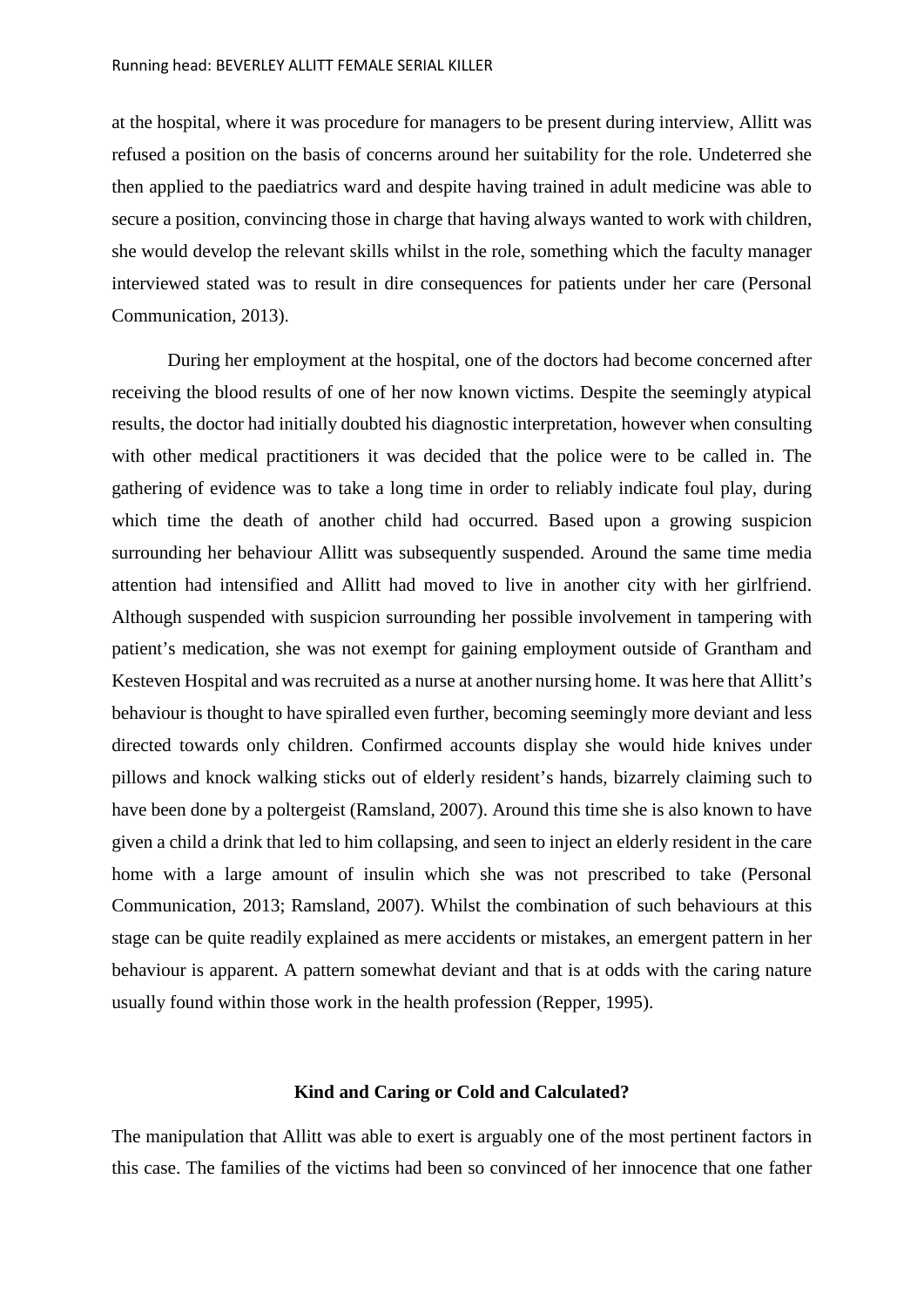hired a private detective in defence of Allitt and parents of another, made her an official godmother to the child (Davies, 1993). The staff at the hospital also fell victim to her manipulation and in the aftermath of her conviction, many lost their careers (Personal Communication, 2013; Ramsland, 2007). One of the doctors had been persuaded by Allitt to administer a fatal dose of insulin to a patient, resulting in her death, despite never needing the medication. The nurse in charge, quoted to have said, 'poor Beverley Allitt had been there on every occasion, she has been a rock' (Davies, 1993:13) with regards to the number of paediatric deaths on the ward that she had been witness too, later committed suicide as a result of being duped by the perpetrator. The impact of her actions and ability to manipulate those around her despite her culpability, clearly had far reaching implications. The retrospective accounts of Beverley Allitt's behaviour appear in part, to display an existence of core psychopathic features commonly found in forensic and non-forensic suffers including; interpersonal manipulation, egocentrism and an apparent lack of empathy (Boduszek &Debowska, 2016; Boduszek, Debowska & Willmott, 2017; Debowska et al., 2017). Whilst such psychopathic tendencies are often the source of discussion within popular crime literature (Jarvis, 2007), the current paper seeks to draw first upon psychopathological principles as the likely explanation for the complex trajectory of behaviour that led to her crimes.

## **Psychopathological Approach**

Based upon Allitt's clinical diagnosis and the testimony presented at the public inquiry, explanations of her crimes are largely rooted in psychopathology. Munchausen syndrome by proxy (*hereafter referred to as MSBP*) is more formally denoted to be, a 'factitious disorder imposed on another' within the DSM-IV (p.325, American Psychiatric Association, 2013). Within clinical literature, it is argued that MSBP is associated with higher mortality, morbidity, abuse, family disruption, and harm to siblings than other factitious disorders (Davis et al., 1998) and is more typically associated with an individual's own children (Bande & Garcia-Alba, 2008; Bools, Neale & Meadow, 1994; Boyd, Ritchie & Likhari, 2014; Rosenberg, 1987). Although, there is some evidence of MSBP also occurring within intimate partner relationships (Krebs, Bouden, Loo, & Olie, 1996) and in health care workers (Repper, 1995). It is argued that underdiagnoses results in poor management of the disorder within society and subsequent forensic dilemmas emerge as these unusual but serious pathologies transcend into criminal acts (Bande & Garcia-Alba, 2008). In comparison to other psychiatric disorders, a diagnosis of a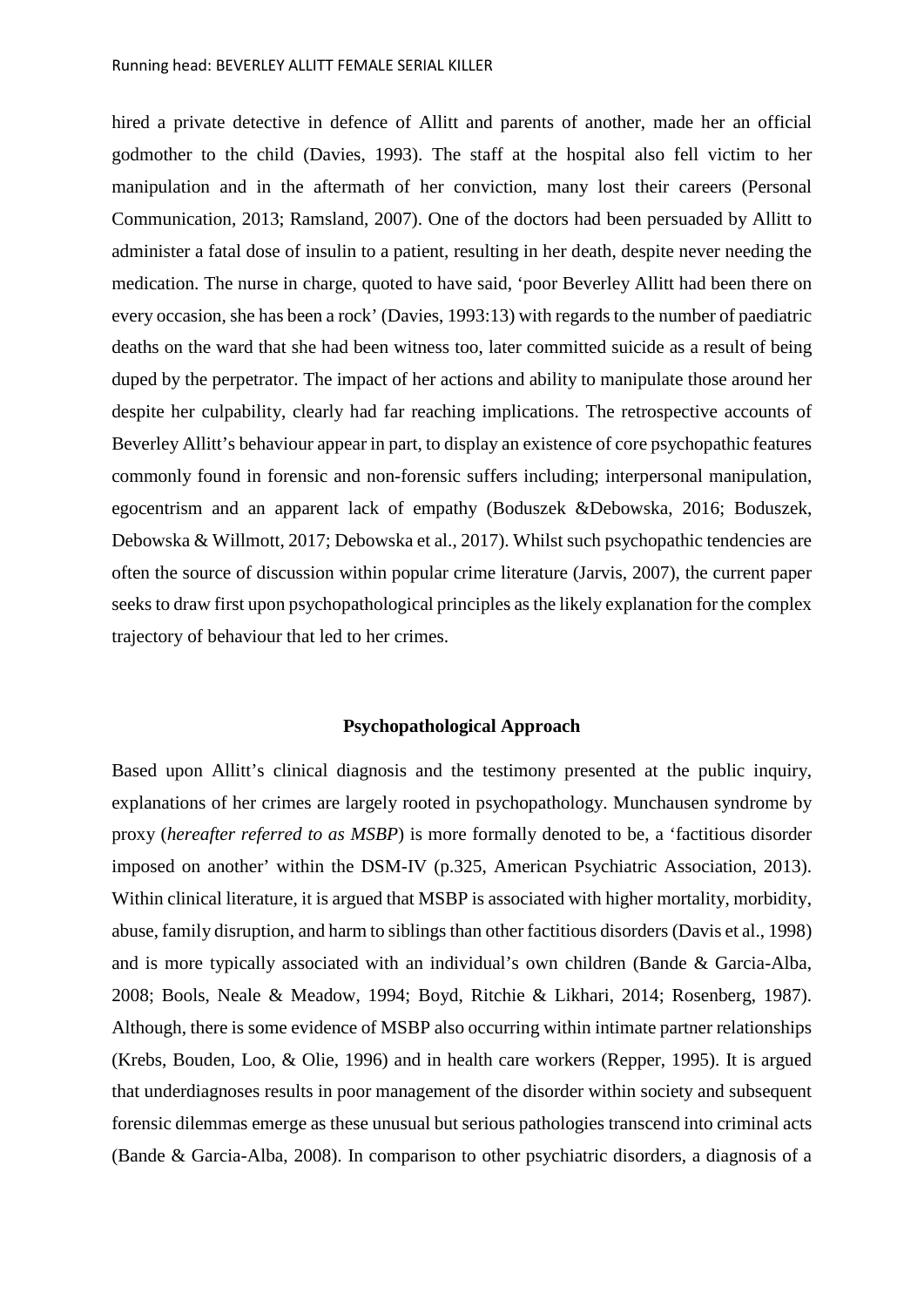factitious disorder is rare (Bass & Halligan, 2014). Allitt only received a diagnosis of MSBP during an inquest into her crimes, at no point prior is there any information to suggest that such a diagnosis was made or even explored. In this case there is the added complexity of Allitt being in a nursing position as opposed to a parent. Often when making a diagnosis of MSBP the physician will ask, 'is the child receiving unnecessary and harmful or potentially harmful medical care' (p. 1027, Stirling, 2007), referring to the presence of fabricated symptoms and subsequent unrequired treatment. Examining offence characteristics of Allitt, it is apparent that all of her victims were under her care because they required treatment and had been initially admitted on the basis of genuine illness. It was therefore not the initial fabrication of illness that was a feature of Allitt's modus operandi but instead the medical 'treatment' she provided that was not making the children healthier. Rather her treatment was intentionally making the patients' health worse, seemingly as a function of her being able to receive praise from staff and the victims' relatives upon subsequent health improvements being made. Typically, suffers of the disorder are considered to target only child victims and research is infrequent that considers manifestations onto older victims (Moreno-Arino & Bayer, 2017). Classifications of the disorder also lack acknowledgement of variations within suffers (Duggan & Gibbon, 2008), something which makes accurate diagnosis in Allitt's case difficult to confidently ascertain.

Closer consideration of the case characteristics displays that Allitt, when suspended from her position on the paediatric ward, gained a position at a nursing home where she was accused of again attempting to murder an elderly woman. Whilst contradicting previous understanding of the MSBP disorder, this may be explained as the result of her no longer having access to children and as such, the behaviours appear likely to have manifested onto alternative available victims. Moreno-Arino & Bayer (2017) recently found that in cases of MSBP the primary motivation is the sympathy and attention received by health and social care staff, and sometimes family members of the victim's. It is clear from first hand interviews conducted with faculty management where Allitt offended and alternative confirmed accounts (Personal Communication, 2013; Ramsland, 2007), that Allitt did receive such sympathy from staff, with comments such as 'poor Beverley Allitt has been there on every occasion, she's been a rock' displaying this. Therefore, it appears likely that when no longer receiving the desired attention from traditional victims she targeted, she sought further opportunistic situations whereby she would again attain such sympathy. Importantly, recent developments in understanding of MSBP highlight that it is the psychological reward for behaviour, as opposed to external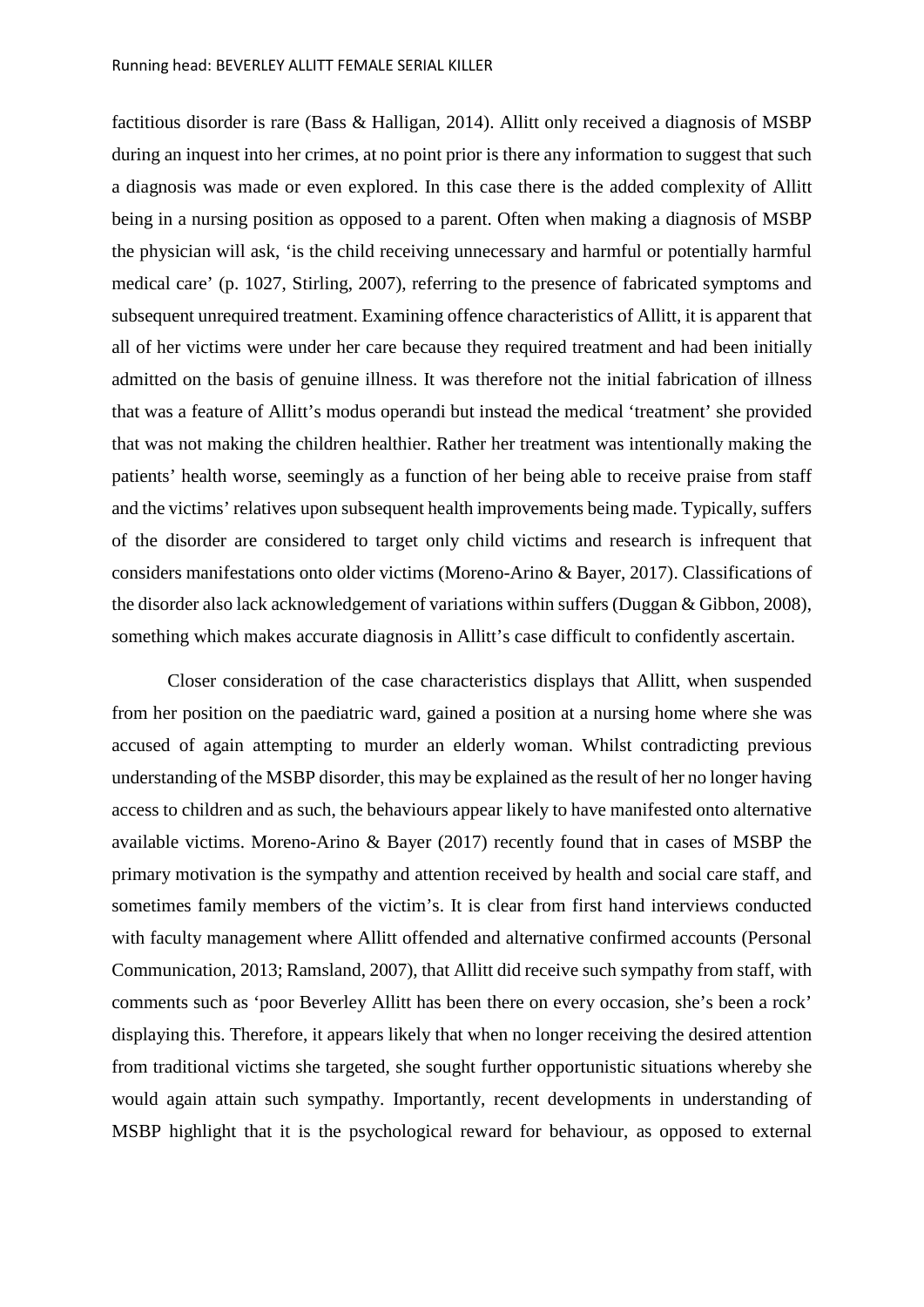personal gain, that can be considered as the primary motivator (Moreno-Arino & Bayer, 2017), further supporting the aforementioned notion of Allitt's actions.

Whilst Allitt never appears to have wanted any notoriety for committing the crimes, maintaining her innocence throughout her trial and after being found guilty, she appears instead to be driven by the sympathy she obtained from her involvement. Although recent research provides evidence of distinct variants between offenders motivations for their crimes, thought to be consistent between differing offence types and rooted in intrinsic narrative justifications (cf. Willmott & Ioannou, 2017), Allitt in fact makes no such justifications of her criminality. Whilst it has not been suggested that there were any other older victims of Allitt, previous literature suggests that due to older individuals having greater medical complexity and low physiological reserve, the risk of death as opposed to younger victims of MSBP, is significantly greater. Accordingly, it is often more difficult to detect foul play that may have occurred (Moreno-Arino & Bayer, 2017). One diagnostic criteria of 'factitious disorder imposed on another' however is that, the 'behaviour is not better explained by another mental disorder, such as, delusional disorder or another psychotic disorder' (p.325, American Psychiatric Association, 2013). This warrants further exploration here as Allitt also appears to exhibit a number of characteristics associated with Borderline personality disorder (BPD). Within the Diagnostic Statistics Manual of mental disorders used throughout the western world, DSM-5 BPD is characterised as 'a pervasive pattern of instability of interpersonal relationships, selfimage, and affects, and marked impulsivity, beginning in early adulthood and present across a variety of contexts' (p. 663, American Psychiatric Association, 2013). The first signs of Allitt's attention seeking behaviour occurred in secondary school where confirmed accounts suggest she would frequently wear plasters, bandages and plaster casts, without medical necessity (Clothier, MacDonald, & Shaw, 1994; Ramsland, 2007). These behaviours were at the time dismissed as trivial and thought to have resulted from her 'clumsiness' (Davies, 1993). Yet at one point, Allitt is known to have convinced doctors that she had appendicitis which led them to perform unnecessary surgery on her (Davies, 1993). Whilst under the age of 18, even if Allitt's behaviour had alerted medical practitioners, Miller, Muehlenkamp, and Jacobson (2008) suggest historically, psychiatrists are reluctant to place such a diagnosis on an individual's exhibiting early indicators and argue that such oversights often exacerbate serious problems in the future. This appears somewhat of an accurate account of Allitt's subsequent offences. The combination of her criminality and the unusual incidents known to have occurred, appear to show a pattern of abnormal behaviour and instability, which began early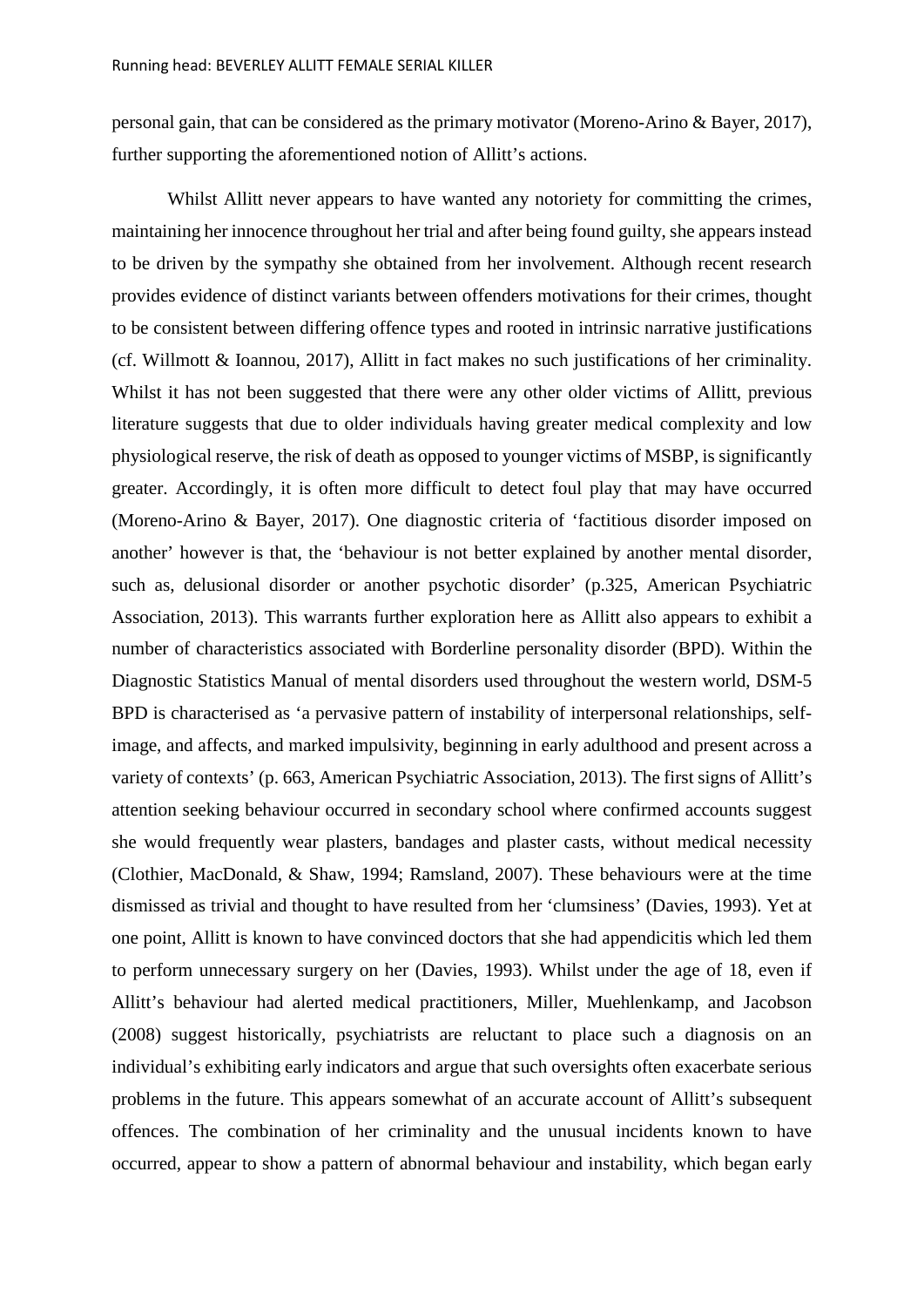on and were present across multiple situations within her life, conforming to the characteristics of BPD (p. 663, American Psychiatric Association, 2013).

Problematically, the DSM diagnosis of a factitious disorder has little clinical validity (Kanaan & Wessely, 2010) and the lack of detailed understanding around the condition (cf. Bande & Garcia-Alba, 2008) makes any decision on its presence or absence in the case of Allitt difficult to confidently ascertain. The lack of clinical validity may cast doubt on the diagnosis and therefore may suggest the co-occurrence of symptoms with another disorder, such as personality disorder. Some research has in fact shown that Munchausen syndrome is often accompanied by a personality disorder (Feldman & Ford, 2000), which only amplifies the potential issues around diagnosis and management on the basis of the DSM-5 in this case (Bande & Garcia-Alba, 2008). Allitt clearly possesses a number of characteristics that indicate a complex psychopathology and this is something which appears to be best explained through the presence of both factitious disorder and BPD, rather than the existence of one such disorder in isolation. In light of the rarity of female gendered violence which targets victims in this way (cf. Parker & Hefner, 2015), psychopathological accounts of criminality gather further credence.

# **Competing Explanations**

Although the psychopathological approach to explaining Allitt's case has strengths, such perspectives are often criticised, not least for the notion that they introduce an element of excusing the perpetrators agency in criminal conduct (Debowska & Boduszek, 2016; Debowska, Boduszek & Willmott, 2017; Raine, 2013). The implications of Allitt's diagnosis mean that she is held in a secure hospital rather than a general population prison. Social learning theory first proposed by Bandura (1977), suggests that an individual's behaviour is often acquired and learned through a process of observation, imitation and modelling. The assumptions of social learning theory offer an alternative useful explanation for Allitt's behaviour. As previously stated, growing up Allitt would frequently be seen wearing plasters, bandages and even casts (Clothier, MacDonald, & Shaw, 1994). It is typical during their early years that children, at some point, sustain some form of injury or become ill. As such, through a process of observational learning, Allitt is highly likely to have experienced such incidents and acquired knowledge surrounding typical behaviours and symptoms of illness, subsequently mimicking this behaviour by way of falsifying injuries or illnesses. Whilst case characteristics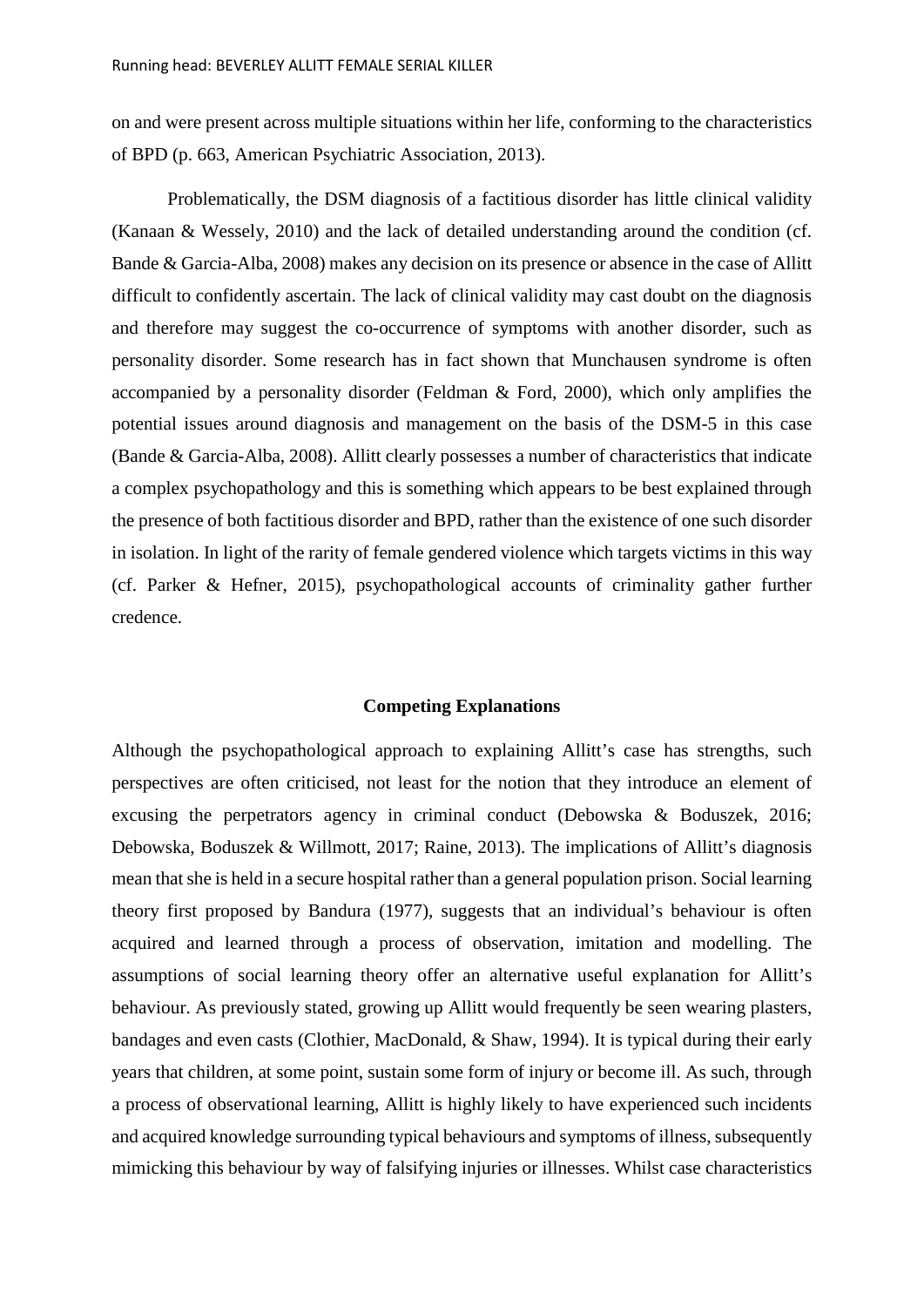examined do not appear to display the presence of a criminal social identity (Boduszek, Dhingra, Debowska, 2016; Sherretts & Willmott, 2016), social learning appears to have some influence upon accounting for Allitt's behaviour.

Exploring the relationship between behaviour and consequence further, the principles of operant conditioning (Skinner, 1957) may be applied. Here, reinforcement as a key role in criminal and deviant behaviour has received a lot of attention (Akers & Jensen, 2006). Allitt may have observed and understood the consequences of injury and illness as positive, due to the attention attained which it is agreed was her likely motivation, instead of negative, due to the pain of injury. One likely reason for this may be that many of her injuries were fabricated resulting in minimal pain and discomfort which usually precedes negative reinforcement of behaviours and thus the reinforcement obtained can be considered largely positive causing her to repeat the behaviours. However, whilst there were other occasions where pain would have been present, such as upon convincing doctors to remove her appendix unnecessarily, the greater degree of attention she obtained was likely to outweigh the pain inflicted. Mobini (2015) suggests that factious disorders and health seeking behaviours may have origins in the learning experience during childhood. It is possible that such origins continued to develop throughout Allitt's childhood and into adolescence and adulthood. By this time it is also likely that such behaviours had become reinforced and learnt such that Allitt would instead be focused on the internal 'positive' consequence of attention gained, not the 'negative' consequences of her behaviour. Akers & Jensen (2006) argue that it is the social interaction in which the words and responses of people provide the setting for reinforcement. Here that is the sympathy and attention displayed by individuals around Allitt that provided a situation whereby deviant behaviour was continually reinforced.

Explaining the transition from self-harm to the desire to harm others however, is not so easily explainable using social learning and operant conditioning principles. Due to the length of time working in the healthcare profession, it is likely that Allitt had at some point, witnessed the attention that staff or family members received when someone in their care was seriously ill and had died. Resultantly, it is plausible that she had replicated this behaviour to receive the same attention. At first Allitt's actions did not cause death, but instead made children sick and subsequently she would make them better. As such, this process brought her the attention and praise desired. Through positive reinforcement, this behaviour appears to have continued and at some point, whether initially intentional or unintentional, her actions ultimately caused death. However, instead of this acting as negative reinforcement, the attention she received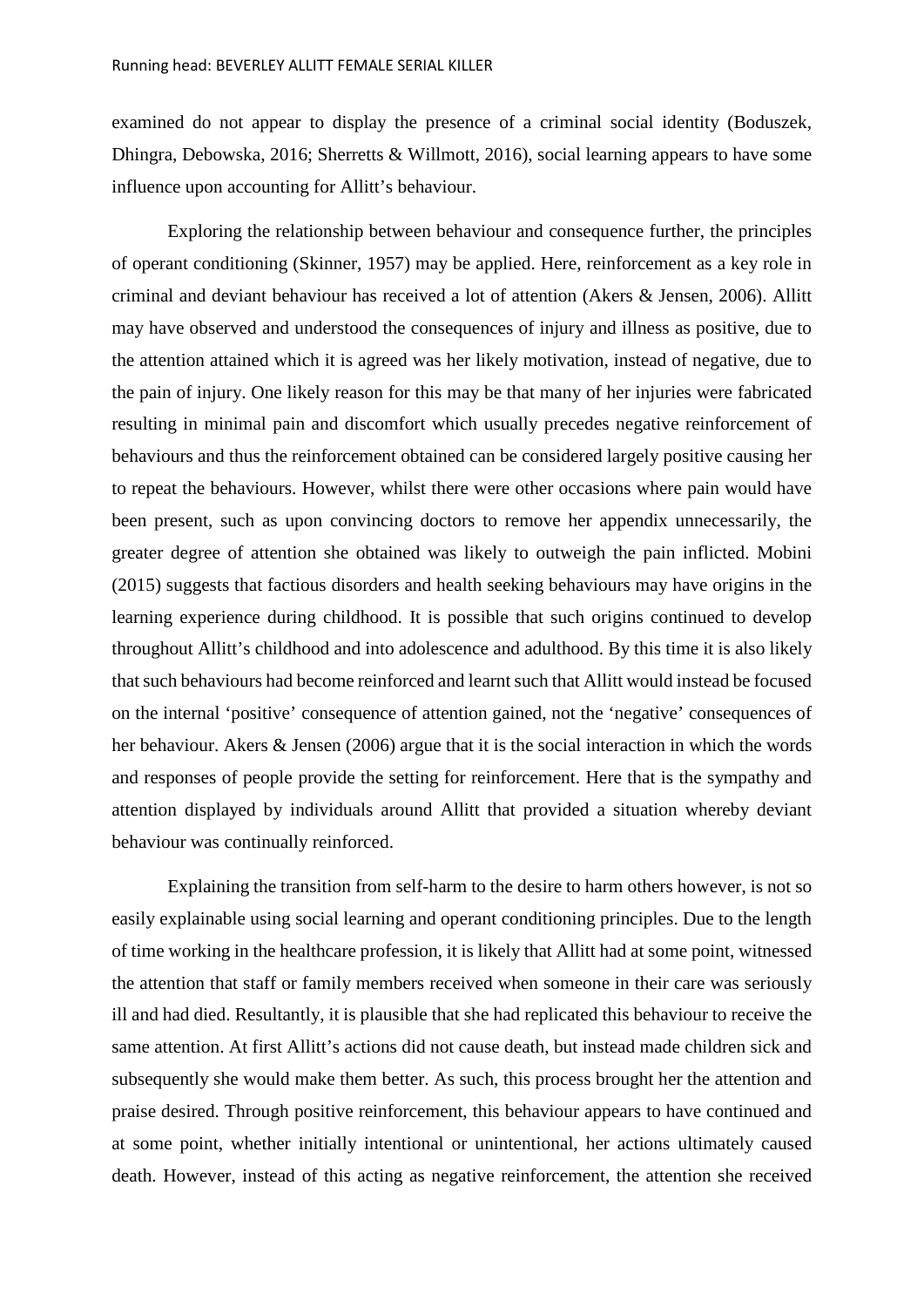from those giving sympathy appears to have led to further positive reinforcement – and the continuation of such deviant criminal behaviours. Despite being somewhat speculative in nature, a combination of social-environmental influence and psychopathology, therefore offers a more complete explanation of Allitt's crimes, than MSBP appears to in isolation.

#### **Conclusions**

The current exploration attempts to provide greater insight into the psychological underpinnings of female child serial killer Beverly Allitt's, criminality. Whilst female perpetrators of such crimes are extremely uncommon and the gendered nature of serial killing is evident within past research (Walters et al; 2015), the rarity of the offence undoubtedly warrants further examination. The psychopathological components of Allitt's actions display the presence of serious and complex pathologies, seemingly rooted in a clinical disorder. However, the infrequency of MSBP as an official diagnosis and lack of scientific understanding around such, results in the accuracy of this as a complete explanation for her crimes remaining unresolved. Nonetheless, thorough examination of confirmed offence characteristics that surround Allitt's criminality and behaviour more generally, appears to suggest that a combination of clinical disorders alongside social-environmental influences may offer a more complete account of her actions. Whilst the presence of MSBP is not contested, it is argued that such a diagnosis should not restrict attempts to fully understand her criminal trajectory, particularly in light of evidence which appears to support the presence of BPD. Likewise, social and environmental influences also appear to have relevance in accounting for how Allitt's behaviour developed and continued throughout her life. Summing up this notion well, the faculty manager interviewed as part of this exploration suggested, that although Allitt began offending simply to be noticed, the need for "theatrics" developed to such a point that "killing became necessary so that she could ensure she had the attention she craved" (Personal communication, 2013). Therefore whilst the case of Beverley Allitt is undoubtedly complex, it is likely that a multitude of factors played a role in her criminal trajectory, leading to the eventual killings that took place. The present psychological analysis has suggested that there is value in considering competing explanations for Allitt's behaviour beyond the primary explanation that her behaviour was caused by the presence of MSBP as concluded by the inquest into her crimes. Only by considering such non-psychiatric contributing factors, are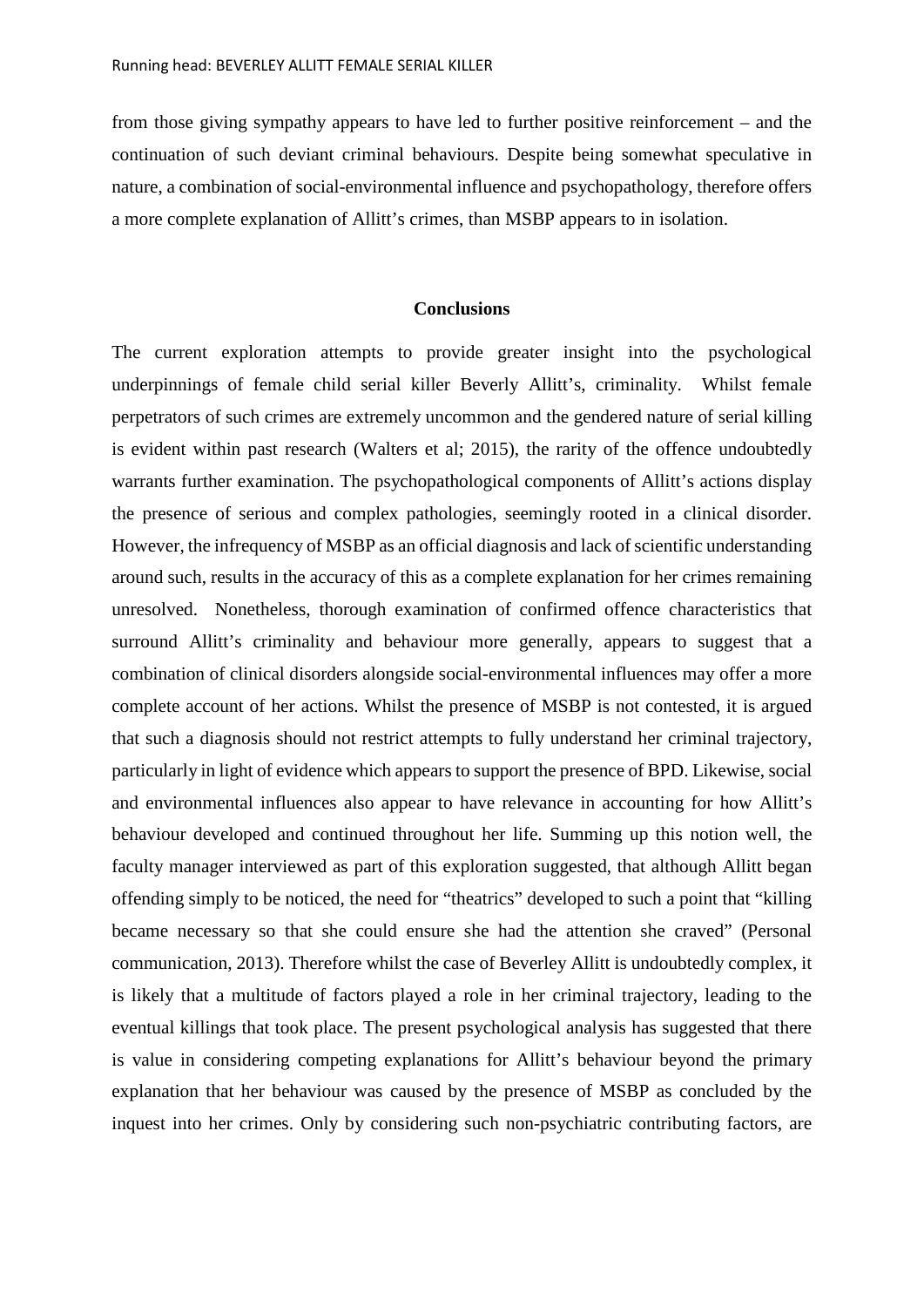professionals able to manage and prevent such atypical violent offending within similar perpetrators of the future.

**Acknowledgments:** Special thanks are given to the faculty manager who worked at the facility where Beverley Allitt was interviewed and kindly gave up his time in order to be interviewed as part of the examination conducted within the present paper.

#### **Disclosure Statement**

There are no declarations to be made and no known conflicts of interest. No funding was received for this work. No competing financial interests exist.

#### **References**

- Akers R L, Jensen G F. (2006). The empirical status of social learning theory of crime and deviance: The past, present and future. In Taking stock: The status of criminological theory. F.T. Cullen & J.P. Wright, eds. (New Jersey: Transaction Publishers) pp.37- 76.
- American Psychiatric Association. (2013). Diagnostic and statistical manual of mental disorders (5th ed.). (Arlington, VA: American Psychiatric Publishing)
- Asher R. (1951) Munchausen's syndrome. Lancet. 1, 339-341
- Bandura A. (1977). Social Learning Theory. (Oxford: Prentice Hall)
- Bass C, Halligan P. (2014). Factitious disorders and malingering: challenges for clinical assessment and management. Lancet, 383, 1422-1432.
- Boduszek D, Debowska A. (2016). Critical evaluation of psychopathy measurement (PCL-R and SRP-III/SF) and recommendations for future research. J Crim Just. 44, 1-12.
- Boduszek D, Debowska A, Willmott D. (2017). A New Model of Psychopathy. Cust Rev
- Boduszek D, Dhingra K, Debowska A. (2016). The integrated psychosocial model of criminal social identity (IPM-CSI). Dev Beh. 37, 1023-1031.
- Bools, C, Neale, B, Meadow, R. (1994). Munchausen syndrome by proxy: A study of psychopathology. Child Abuse Neglect. 18, 773-788.
- Boyd A S, Ritchie C, Likhari S. (2014). Munchausen syndrome and Munchausen syndrome by proxy in dermatology. J Am Acad Dermatol. 71, 376-381.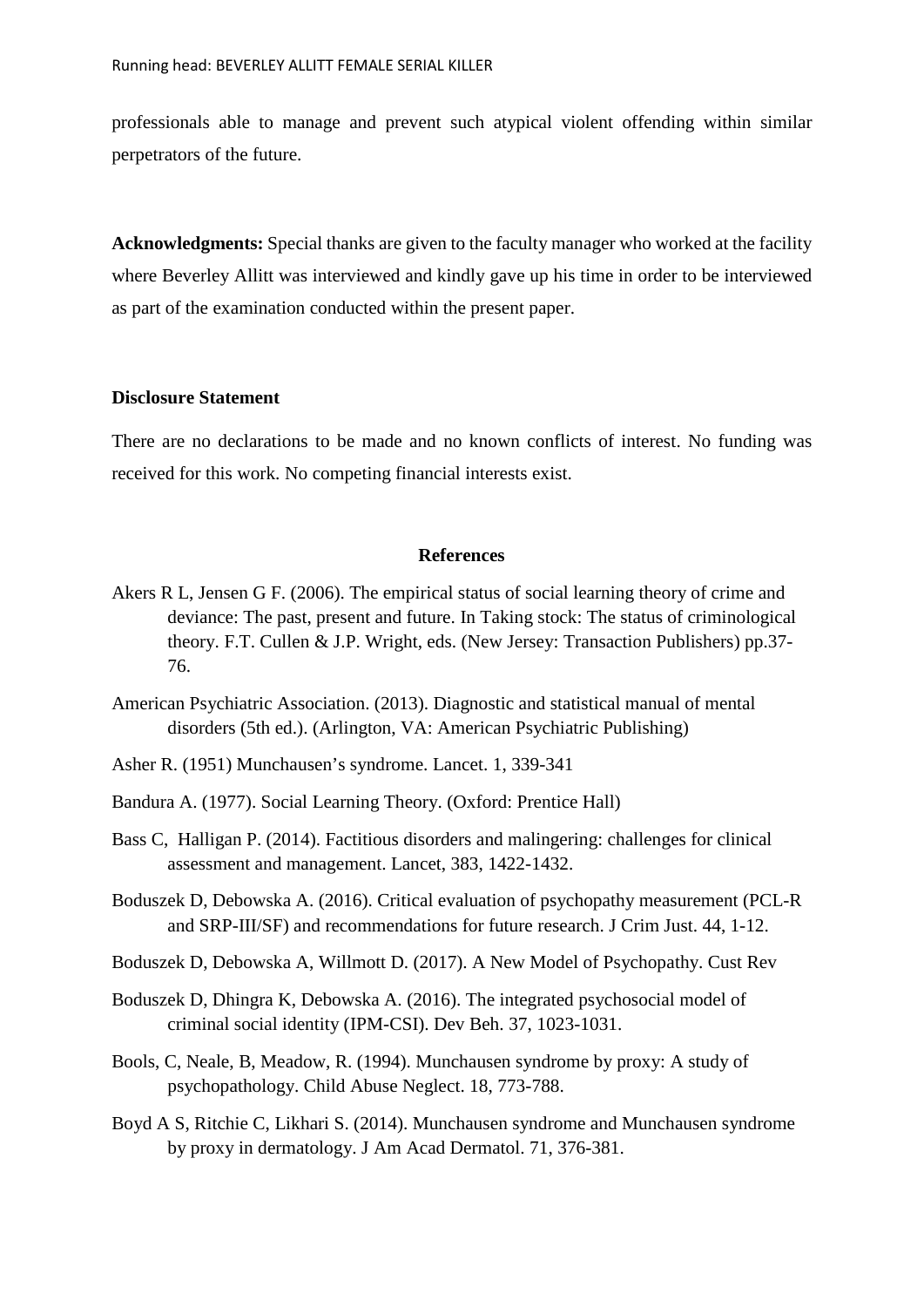- Clothier, C, MacDonald, C A, Shaw, D A. (1994). The Allitt Inquiry. Independent Inquiry Relating to Deaths and Injuries on the Children's Ward at Grantham and Kesteven General Hospital during the period February to April 1991. (London: The Stationery Office)
- Davies, N. (1993). Murder on ward four. (London: Chatto & Windus Ltd)
- Davis, P, McClure, R J, Rolfe, K, et al. (1998). Procedures, placement, and risks of further abuse after Munchausen syndrome by proxy, non-accidental poisoning, and nonaccidental suffocation. Arch dis Child. 78, 217-221.
- Debowska A, Boduszek D. (2016). Child abuse and neglect profiles and their psychosocial consequences in a large sample of incarcerated males. Child Abuse Neglect. 65, 266- 277.
- Debowska, A, Boduszek, D, Dhingra, K, et al. (2017). Can we use Hare's Psychopathy model within Forensic and Non-Forensic Populations? Empirical Investigation. Deviant Behav.
- Debowska A, Boduszek D, Willmott D. (2017). Psychosocial correlates of attitudes towards male sexual violence in a sample of property crime, financial crime, general violent, and homicide offenders. Sex Abuse-J Res Tr.
- Duggan C, Gibbon, S. (2008). Practical assessment of personality disorder. Psychiatr. 7, 99- 101.
- Feldman, M D, Ford, C V. (2000). Factitious Disorders. In Kaplan and Sadock's comprehensive textbook of psychiatry. B J Sadock V A Sadock, eds. (Philadelphia: Lippincott Williams and Wilkins), pp. 1533-1547.
- Jarvis B. (2007). Monsters Inc.: Serial killers and consumer culture. Crime Media Cult. 3, 326-344.
- Kanaan R A, Wessely, S. (2010). The origins of factitious disorder. Hist Human Sci. 23, 68- 85.
- Kamimura A, Nourian M M, Assasnik N, et al. (2016). The use of physical violence against intimate partners by female college students in India. Violence Gender. 4, 11-16.
- Marks V, Richmond C. (2008) Beverly Allitt: the nurse who killed babies. J Roy Soc Med. 101, 110-115
- Miller A L, Muehlenkamp J L, Jacobson C M. (2008). Fact or Fiction: Diagnosing borderline personality disorder in adolescents. Clin Psychol Rev. 28, 969-981.
- Mobini S. (2015). Psychology of medically unexplained symptoms: A practical review. Cogent Psychol. 2, 1-10.
- Murray J B. (1997). Munchausen Syndrome/ Munchausen Syndrome by proxy. J Psychol. 131, 343-352.